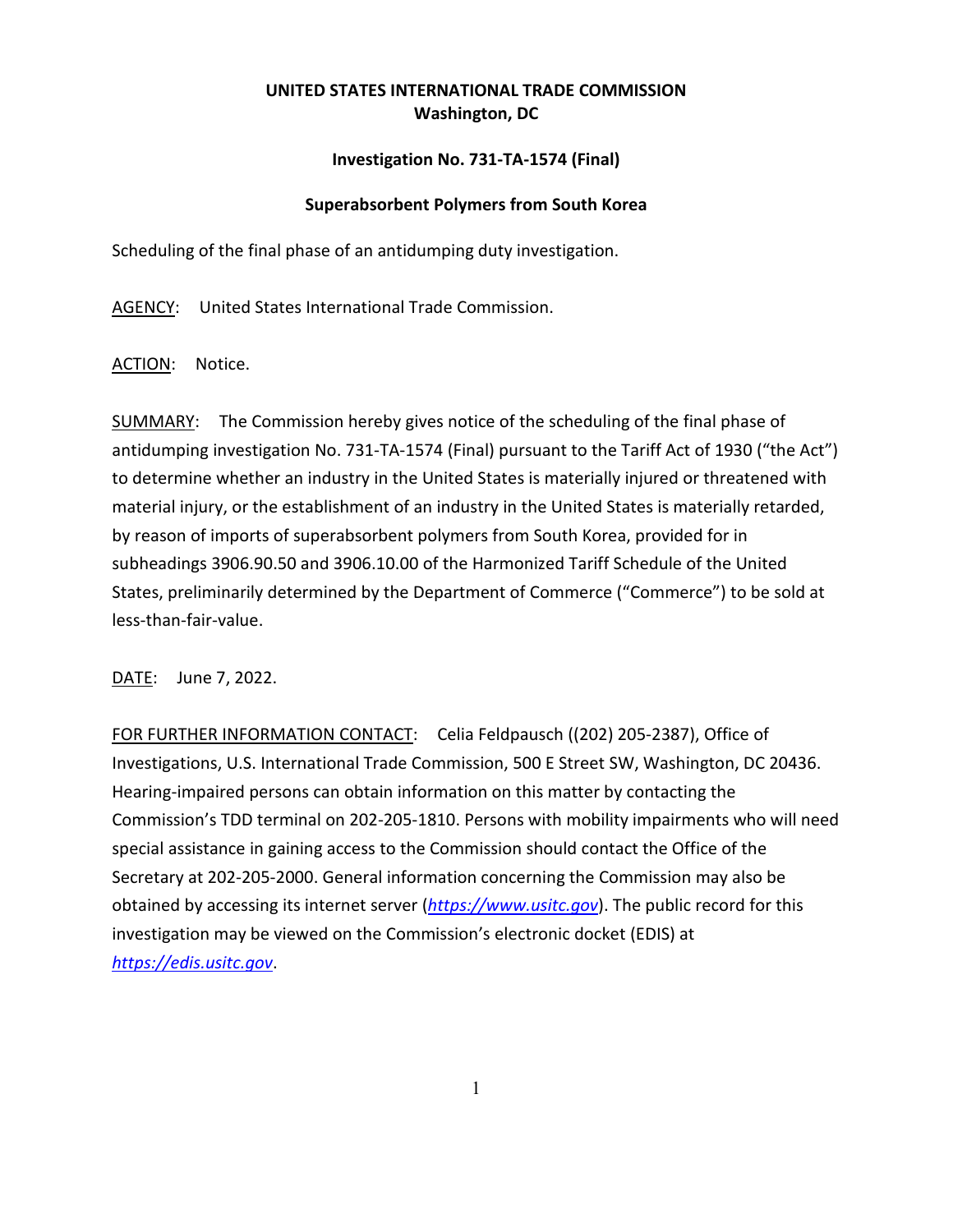## SUPPLEMENTARY INFORMATION:

Scope.-- For purposes of this investigation, Commerce has defined the subject merchandise as superabsorbent polymers (SAP), which is cross-linked sodium polyacrylate most commonly conforming to Chemical Abstracts Service (CAS) registry number 9003-04-7, where at least 90 percent of the dry matter, by weight on a nominal basis, corrected for moisture content, is comprised of a polymer with a chemical formula of (C3H3O2NaxH1−x)n, where *x* is within a range of 0.00-1.00 and there is no limit to *n.* The subject merchandise also includes merchandise with a chemical formula of {(C<sub>2</sub>H<sub>3</sub>) COONa<sub>v</sub>H(<sub>1-y</sub>)}<sub>n</sub>, where *y* is within a range of 0.00-1.00 and there is no limit to *n.* The subject merchandise includes SAP which is fully neutralized as well as SAP that is not fully neutralized.

The subject merchandise may also conform to CAS numbers 25549-84-2, 77751-27-0, 9065-11- 6, 9033-79-8, 164715-58-6, 445299-36-5, 912842-45-6, 561012-86-0, 561012-85-9, or 9003-01- 4.

All forms and sizes of SAP, regardless of packaging type, including but not limited to granules, pellets, powder, fibers, flakes, liquid, or gel are within the scope of this investigation. The scope also includes SAP whether or not it incorporates additives for anticaking, anti-odor, antiyellowing, or similar functions.

The scope also includes SAP that is combined, commingled, or mixed with other products after final sieving. For such combined products, only the SAP component is covered by the scope of this investigation. SAP that has been combined with other products is included within the scope, regardless of whether the combining occurs in third countries. A combination is excluded from this investigation if the total SAP component of the combination (regardless of the source or sources) comprises less than 50 percent of the combination, on a nominal dry weight basis.

SAP is classified under the Harmonized Tariff Schedule of the United States (HTSUS) subheading 3906.90.50. SAP may also enter the United States under HTSUS 3906.10.00. Although the HTSUS subheadings and CAS registry numbers are provided for convenience and customs purposes, the written description of the merchandise is dispositive.

2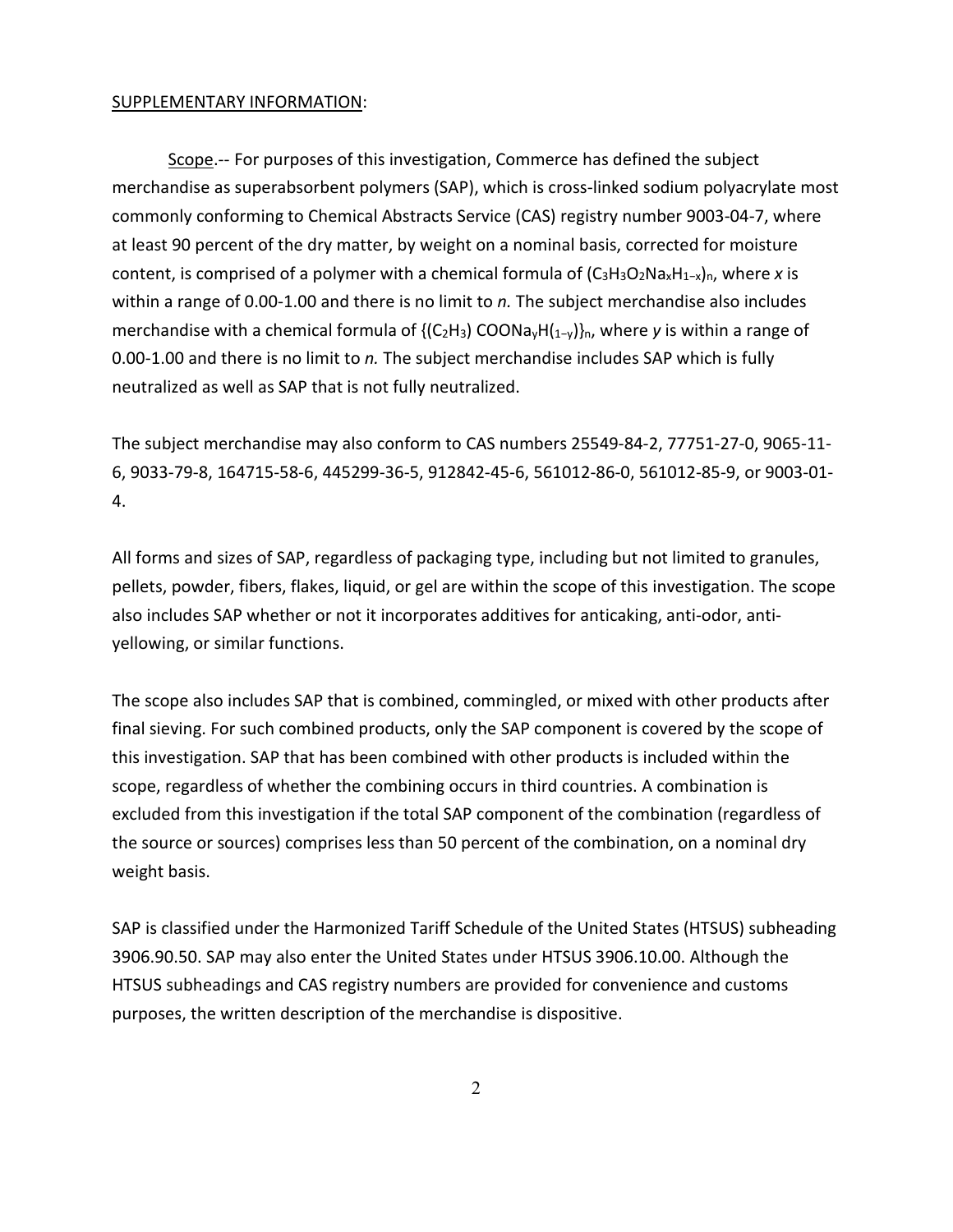Background.--The final phase of this investigation is being scheduled, pursuant to section 735(b) of the Tariff Act of 1930 (19 U.S.C. 1673d(b)), as a result of an affirmative preliminary determination by Commerce that imports of superabsorbent polymers from South Korea are being sold in the United States at less than fair value within the meaning of § 733 of the Act (19 U.S.C. 1673b). The investigation was requested in a petition filed on November 2, 2021, by the Ad Hoc Coalition of American SAP Producers, whose members include BASF Corporation, Florham Park, New Jersey; Evonik Superabsorber LLC, Greensboro, North Carolina; and Nippon Shokubai America Industries, Inc., Pasadena, Texas.

For further information concerning the conduct of this phase of the investigation, hearing procedures, and rules of general application, consult the Commission's Rules of Practice and Procedure, part 201, subparts A and B (19 CFR part 201), and part 207, subparts A and C (19 CFR part 207).

Participation in the investigation and public service list.--Persons, including industrial users of the subject merchandise and, if the merchandise is sold at the retail level, representative consumer organizations, wishing to participate in the final phase of this investigation as parties must file an entry of appearance with the Secretary to the Commission, as provided in § 201.11 of the Commission's rules, no later than 21 days prior to the hearing date specified in this notice. A party that filed a notice of appearance during the preliminary phase of the investigation need not file an additional notice of appearance during this final phase. The Secretary will maintain a public service list containing the names and addresses of all persons, or their representatives, who are parties to the investigation.

Please note the Secretary's Office will accept only electronic filings during this time. Filings must be made through the Commission's Electronic Document Information System (EDIS, *[https://edis.usitc.gov](https://edis.usitc.gov/)*.) No in-person paper-based filings or paper copies of any electronic filings will be accepted until further notice.

Limited disclosure of business proprietary information (BPI) under an administrative protective order (APO) and BPI service list.--Pursuant to § 207.7(a) of the Commission's rules, the Secretary will make BPI gathered in the final phase of this investigation available to authorized applicants under the APO issued in the investigation, provided that the application is made no later than 21 days prior to the hearing date specified in this notice. Authorized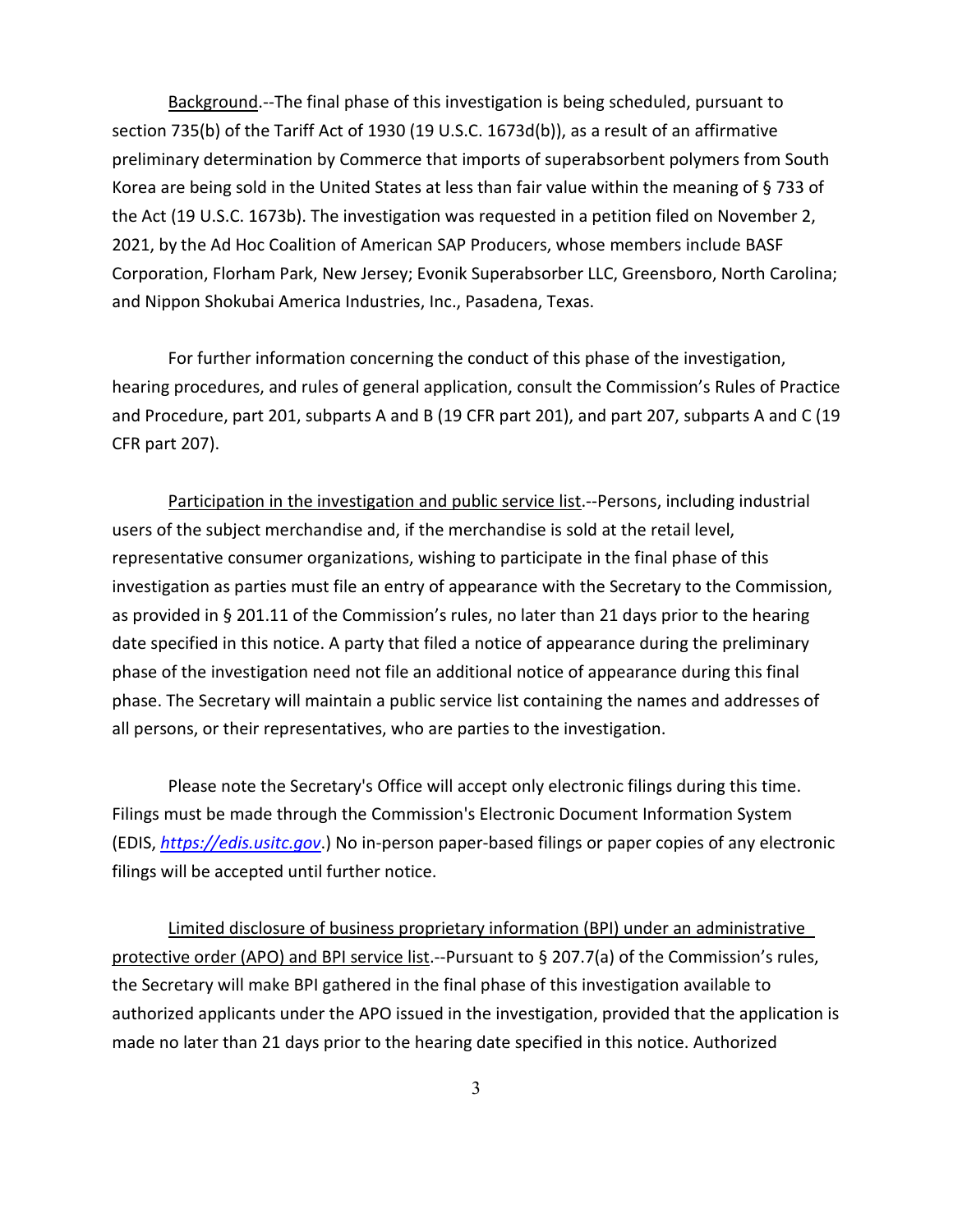applicants must represent interested parties, as defined by 19 U.S.C. 1677(9), who are parties to the investigation. A party granted access to BPI in the preliminary phase of the investigation need not reapply for such access. A separate service list will be maintained by the Secretary for those parties authorized to receive BPI under the APO.

Staff report.--The prehearing staff report in the final phase of this investigation will be placed in the nonpublic record on September 29, 2022, and a public version will be issued thereafter, pursuant to § 207.22 of the Commission's rules.

Hearing.-- The Commission will hold a hearing in connection with the final phase of this investigation beginning at 9:30 a.m. on October 18, 2022. Information about the place and form of the hearing, including about how to participate in and/or view the hearing, will be posted on the Commission's website at [https://www.usitc.gov/calendarpad/calendar.html.](https://www.usitc.gov/calendarpad/calendar.html) Interested parties should check the Commission's website periodically for updates. Requests to appear at the hearing should be filed in writing with the Secretary to the Commission on or before October 12, 2022. A nonparty who has testimony that may aid the Commission's deliberations may request permission to present a short statement at the hearing. All parties and nonparties desiring to appear at the hearing and make oral presentations should attend a prehearing conference to be held at 9:30 a.m. on October 13, 2022. Oral testimony and written materials to be submitted at the public hearing are governed by sections 201.6(b)(2), 201.13(f), and 207.24 of the Commission's rules. Parties must submit any request to present a portion of their hearing testimony in camera no later than 7 business days prior to the date of the hearing.

Written submissions.--Each party who is an interested party shall submit a prehearing brief to the Commission. Prehearing briefs must conform with the provisions of § 207.23 of the Commission's rules; the deadline for filing is October 7, 2022. Parties may also file written testimony in connection with their presentation at the hearing, as provided in § 207.24 of the Commission's rules, and posthearing briefs, which must conform with the provisions of section 207.25 of the Commission's rules. The deadline for filing posthearing briefs is October 25, 2022. In addition, any person who has not entered an appearance as a party to the investigation may submit a written statement of information pertinent to the subject of the investigation, including statements of support or opposition to the petition, on or before October 25, 2022. On November 10, 2022, the Commission will make available to parties all information on which they have not had an opportunity to comment. Parties may submit final comments on this